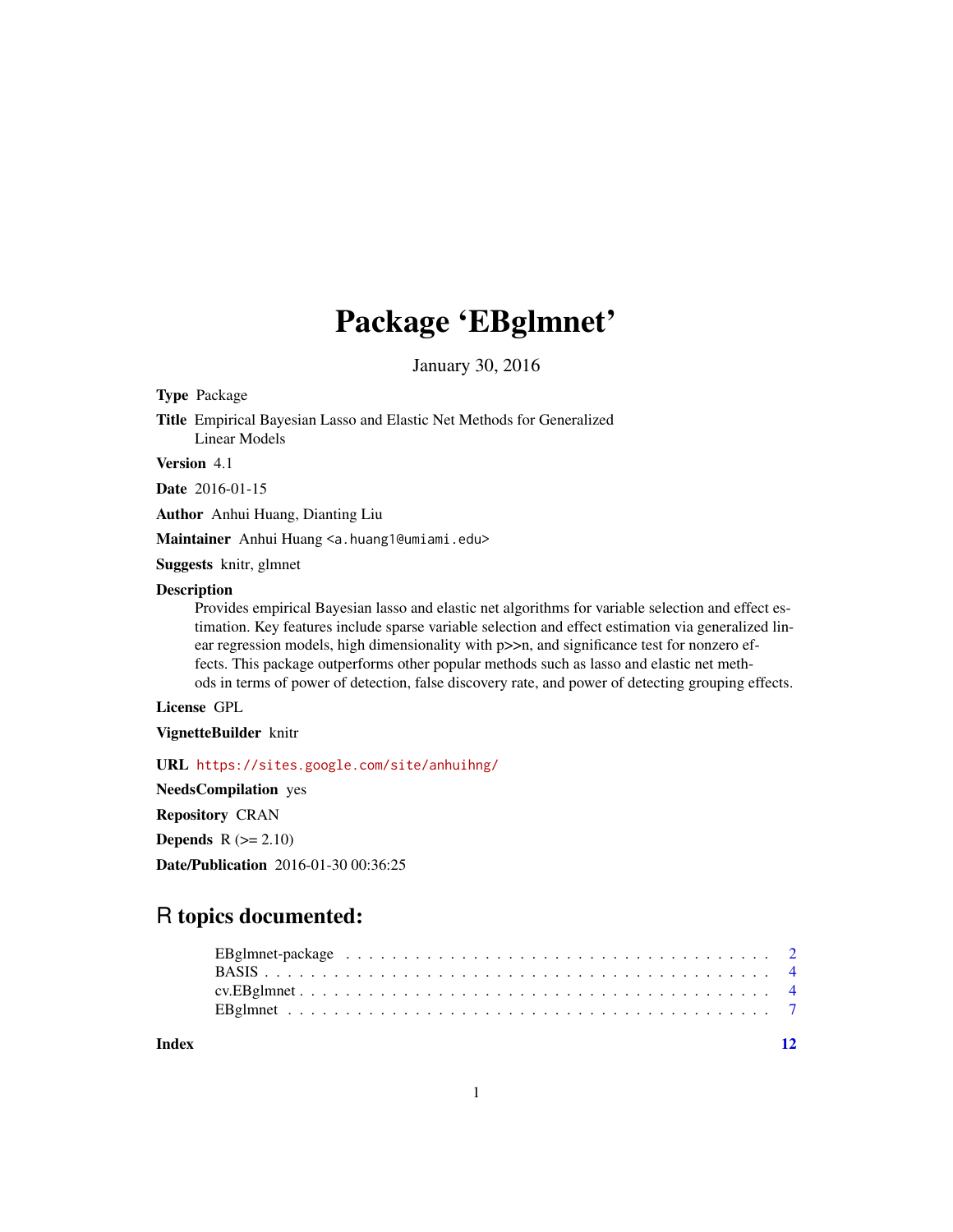<span id="page-1-0"></span>EBglmnet-package *Empirical Bayesian Lasso (EBlasso) and Elastic Net (EBEN) Methods for Generalized Linear Models*

#### **Description**

Fast Empirical Bayesian Lasso (EBlasso) and Elastic Net (EBEN) are generalized linear regression methods for variable selections and effect estimations. Similar as lasso and elastic net implemented in the package **glmnet, EBglmnet** features the capabilities of handling  $p \gg n$  data, where p is the number of variables and n is the number of samples in the regression model, and inferring a sparse solution such that irrelevant variables will have exactly zero value on their regression coefficients. Additionally, there are several unique features in EBglmnet:

1) Both EBlasso and EBEN can select more than n nonzero effects.

2) EBglmnet also performs hypothesis testing for the significance of nonzero estimates.

3) EBglmnet includes built-in functions for epistasis analysis.

There are three sets of hierarchical prior distributions implemented in **EBglmnet**:

1) EBlasso-NE is a two-level prior with (normal + exponential) distributions for the regression coefficients.

2) EBlasso-NEG is a three-level hierarchical prior with (normal + exponential + gamma) distributions.

3) EBEN implements a normal and generalized gamma hierarchical prior.

While those sets of priors are all "peak zero and flat tails", EBlasso-NE assigns more probability mass to the tails, resulting in more nonzero estimates having large  $p$ -values. In contrast, EBlasso-NEG has a third level constraint on the lasso prior, which results in higher probability mass around zero, thus more sparse results in the final outcome. Meanwhile, EBEN encourages a grouping effect such that highly correlated variables can be selected as a group. Similar as the relationship between elastic net and lasso, there are two parameters  $(\alpha, \lambda)$  required for EBEN, and it is reduced to EBlasso-NE when parameter  $\alpha = 1$ . We recommend using EBlasso-NEG when there are a large number of candidate effects, using EBlasso-NE when effect sizes are relatively small, and using EBEN when groups of highly correlated variables such as co-regulated gene expressions are of interest.

Two models are available for both methods: linear regression model and logistic regression model. Other features in this package includes:

\* 1 \* epistasis (two-way interactions) can be included for all models/priors;

\* 2 \* model implemented with memory efficient C code;

\* 3 \* LAPACK/BLAS are used for most linear algebra computations.

Several simulation and real data analysis in the reference papers demonstrated that EBglmnet enjoys better performance than lasso and elastic net methods in terms of power of detection, false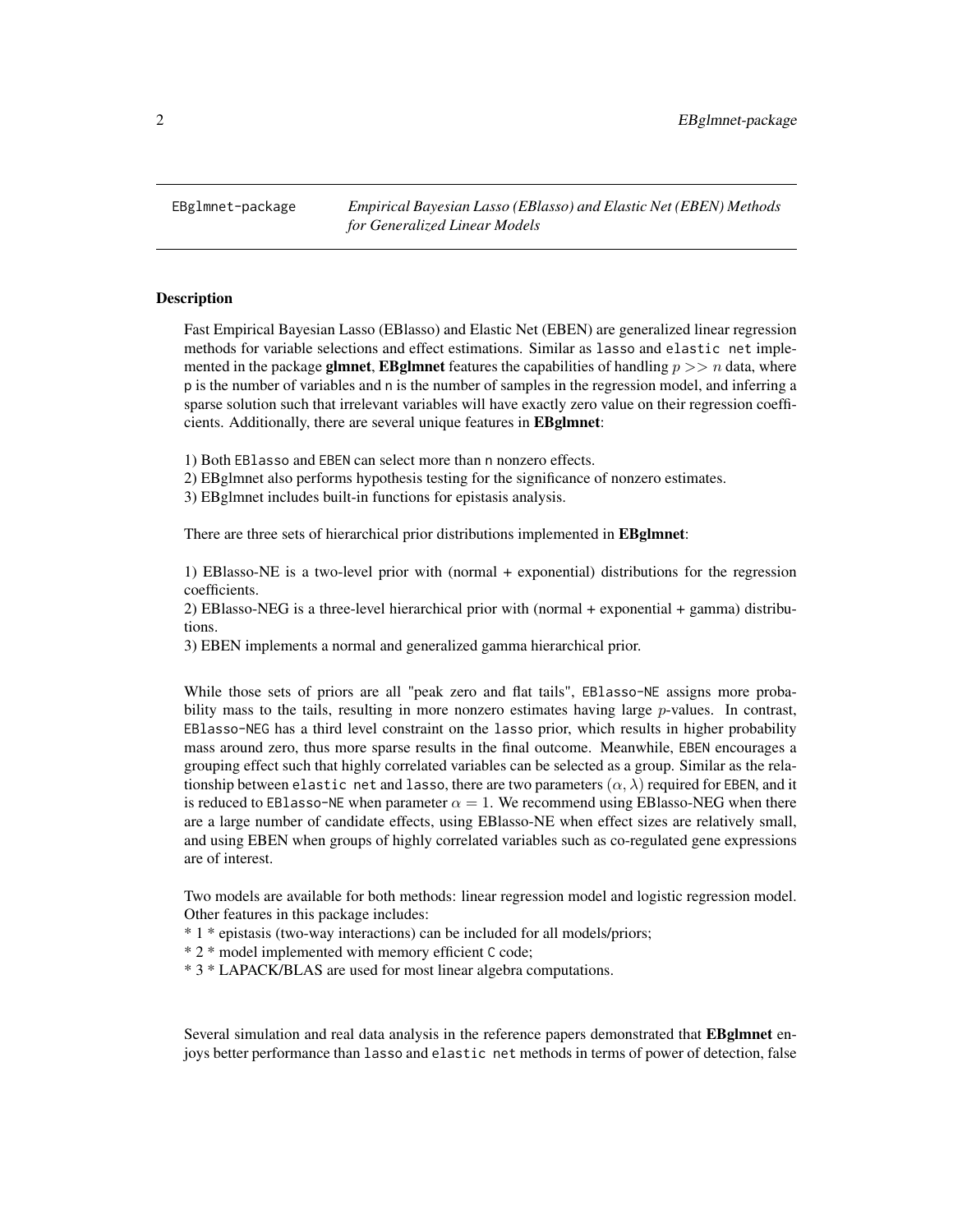#### EBgImnet-package 3

discover rate, as well as encouraging grouping effect when applicable.

- Key Algorithms are described in the following paper:
- 1. EBlasso-NEG: (Cai X., Huang A., and Xu S., 2011), (Huang A., Xu S., and Cai X., 2013)
- 2. EBlasso-NE: (Huang A., Xu S., and Cai X., 2013)
- 3. group EBlasso: (Huang A., Martin E., et al. 2014)
- 4. EBEN: (Huang A., Xu S., and Cai X., 2015)
- 5. Whole-genome QTL mapping: (Huang A., Xu S., and Cai X., 2014)

#### Details

| Package: | EBglmnet   |
|----------|------------|
| Type:    | Package    |
| Version: | 4.1        |
| Date:    | 2016-01-15 |
| License: | gpl        |

#### Author(s)

Anhui Huang, Dianting Liu Maintainer: Anhui Huang <a.huang1@umiami.edu>

#### References

Huang, A., Xu, S., and Cai, X. (2015). Empirical Bayesian elastic net for multiple quantitative trait locus mapping. Heredity 114(1): 107-115.

Huang, A., E. Martin, et al. (2014). "Detecting genetic interactions in pathway-based genomewide association studies." Genet Epidemiol 38(4): 300-309.

Huang, A., S. Xu, et al. (2014). "Whole-genome quantitative trait locus mapping reveals major role of epistasis on yield of rice." PLoS ONE 9(1): e87330.

Huang, A. (2014). "Sparse model learning for inferring genotype and phenotype associations." Ph.D Dissertation. University of Miami(1186).

Huang A, Xu S, Cai X. (2013). Empirical Bayesian LASSO-logistic regression for multiple binary trait locus mapping. BMC genetics 14(1):5.

Cai, X., Huang, A., and Xu, S. (2011). Fast empirical Bayesian LASSO for multiple quantitative trait locus mapping. BMC Bioinformatics 12, 211.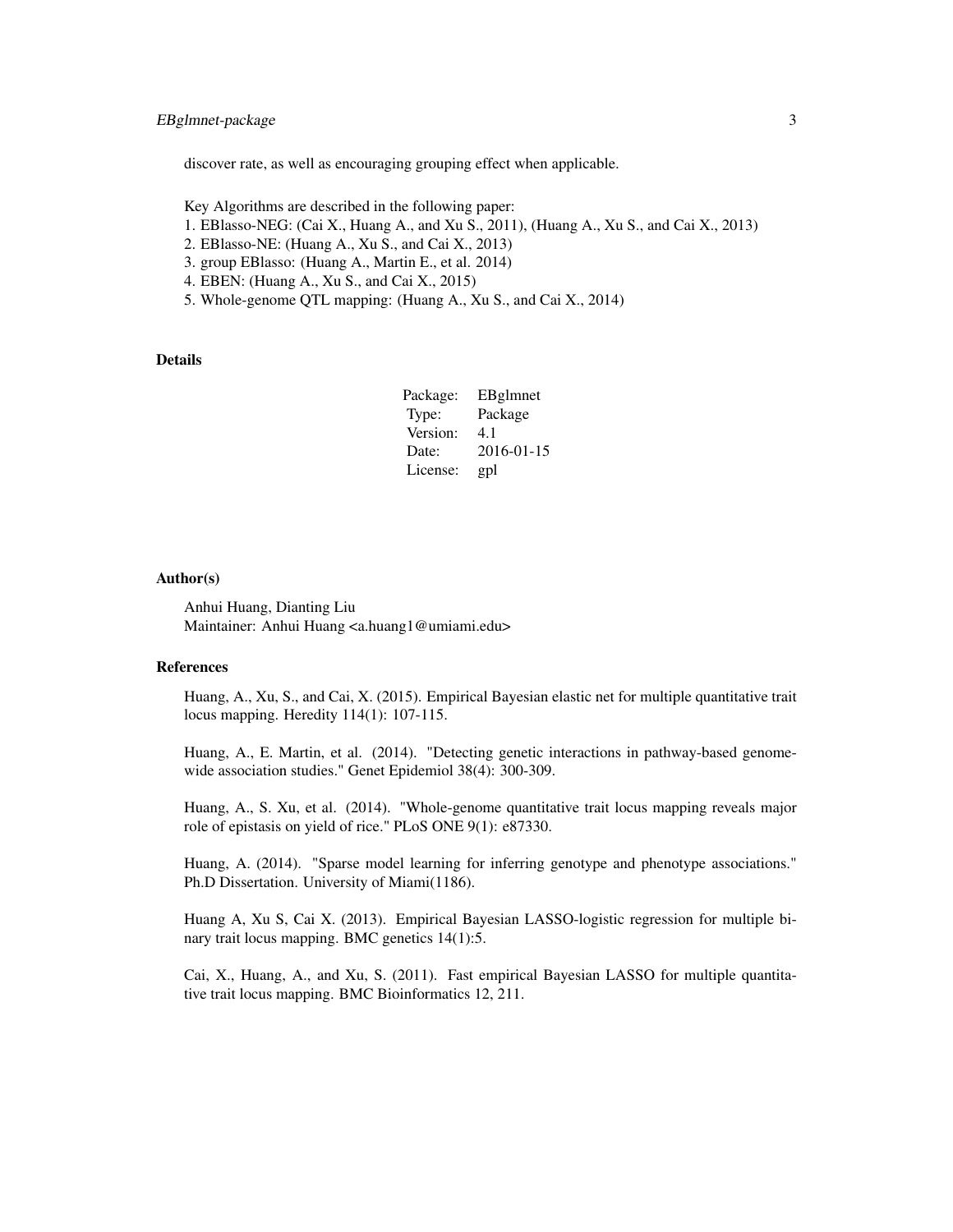<span id="page-3-0"></span>

#### Description

This is a 1000x481 sample feature matrix

#### Usage

data(BASIS)

#### Format

The format is: int [1:1000, 1:481] 0 -1 0 0 1 0 1 0 1 0 ...

#### Details

The data was simulated on a 2400 centimorgan (cM) chromosome of an F2 population from a cross of two inbred lines. The three genotype of AA, Aa and aa were coded as 1, 0, -1, respectively. Each column corresponds to an even spaced d= 5cM genetic marker, and each row represents a sample. The Haldane map function was assumed in the simulation, such that correlation between markers having distance d is  $R = exp(-2d)$ . Example of using this dataset for multiple QTL mapping is available in the EBglmnet Vignette.

#### Source

Huang, A., Xu, S., and Cai, X. (2014). Empirical Bayesian elastic net for multiple quantitative trait locus mapping. Heredity 10.1038/hdy.2014.79

#### Examples

data(BASIS)

cv.EBglmnet *Cross Validation (CV) Function to Determine Hyperparameters of the EBglmnet Algorithms*

#### Description

The degree of shrinkage, or equivalently, the number of non-zero effects selected by EBglmnet are controlled by the hyperparameters in the prior distribution, which can be obtained via Cross Validation (CV). This function performs k-fold CV for hyperparameter selection, and outputs the model fit results using the optimal parameters. Therefore, this function runs EBglmnet for (k x n\_parameters + 1) times. By default, EBlasso-NE tests 20  $\lambda$ s, EBEN tests an additional 10  $\alpha$ s (thus a total of 200 pair of hyperparameters), and EBlasso-NEG tests up to 25 pairs of (a,b).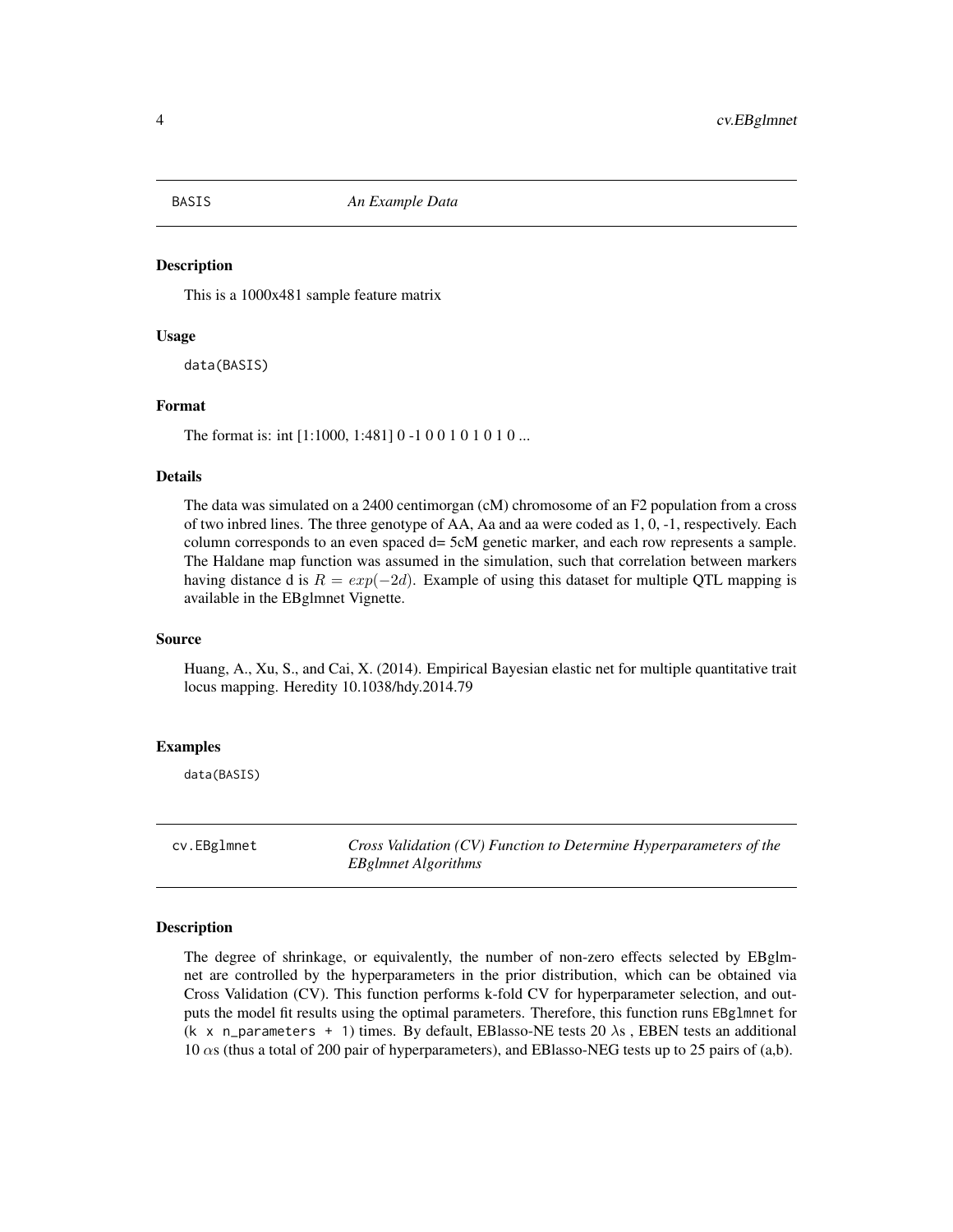# cv.EBglmnet 5

# Usage

```
cv.EBglmnet(x, y, family=c("gaussian","binomial"),
prior= c("lassoNEG","lasso","elastic net"), nfolds=5,
foldId, Epis = FALSE, group = FALSE, verbose = \theta)
```
# Arguments

| X       | input matrix of dimension n x p; each row is an observation vector, and each<br>column is a candidate variable. When epistasis is considered, users do not<br>need to create a giant matrix including both main and interaction terms. In-<br>stead, x should always be the matrix corresponding to the p main effects, and<br>cv.EBg1mnet will generate the interaction terms dynamically during running<br>time.                                                                                                                                                                                                                                                               |
|---------|----------------------------------------------------------------------------------------------------------------------------------------------------------------------------------------------------------------------------------------------------------------------------------------------------------------------------------------------------------------------------------------------------------------------------------------------------------------------------------------------------------------------------------------------------------------------------------------------------------------------------------------------------------------------------------|
| у       | response variable. Continuous for family="gaussian", and binary for family="binomial".<br>For binary response variable, y can be a Boolean or numeric vector, or factor<br>type array.                                                                                                                                                                                                                                                                                                                                                                                                                                                                                           |
| family  | model type taking values of "gaussian" (default) or "binomial".                                                                                                                                                                                                                                                                                                                                                                                                                                                                                                                                                                                                                  |
| prior   | prior distribution to be used. Taking values of "lassoNEG" (default), "lasso",<br>and "elastic net". All priors will produce a sparse outcome of the regression<br>coefficients; see Details for choosing priors.                                                                                                                                                                                                                                                                                                                                                                                                                                                                |
| nfolds  | number of n-fold CV. nfolds typically >=3. Although nfolds can be as large<br>as the sample size (leave-one-out CV), it will be computationally intensive for<br>large datasets. Default value is nfolds=5.                                                                                                                                                                                                                                                                                                                                                                                                                                                                      |
| foldId  | an optional vector of values between 1 and nfolds identifying which fold each<br>observation is assigned to. If not supplied, each of the n samples will be assigned<br>to the nfolds randomly.                                                                                                                                                                                                                                                                                                                                                                                                                                                                                  |
| Epis    | Boolean parameter for including two-way interactions. By default, Epis = FALSE.<br>When Epis = TRUE, EBglmnet will take all pair-wise interaction effects into<br>consideration. EBgImnet does not create a giant matrix for all the $p(p+1)/2$<br>effects. Instead, it dynamically allocates the memory for the nonzero effects<br>identified in the model, and reads the corresponding variables from the original<br>input matrix x.                                                                                                                                                                                                                                          |
| group   | Boolean parameter for group EBlasso (currently only available for the "lassoNEG"<br>prior). This parameter is only valid when Epis = TRUE, and is set to FALSE by<br>default. When Epis = TRUE and group = TRUE, the hyperparameter control-<br>ling degree of shrinkage will be further scaled such that the scale hyperparam-<br>eter for interaction terms is different with that of main effects by a factor of<br>$\sqrt{p(p-1)/2}$ . When p is large, eg., several thousands of genetic markers, the<br>total number of effects can easily be more than 10 millions, and group EBlasso<br>helps to reduce the interference of spurious correlation and noise accumulation. |
| verbose | parameter that controls the level of message output from EBglment. It takes val-<br>ues from 0 to 5; larger verbose displays more messages. 0 is recommended for<br>CV to avoid excessive outputs. Default value for verbose is minimum message<br>output.                                                                                                                                                                                                                                                                                                                                                                                                                       |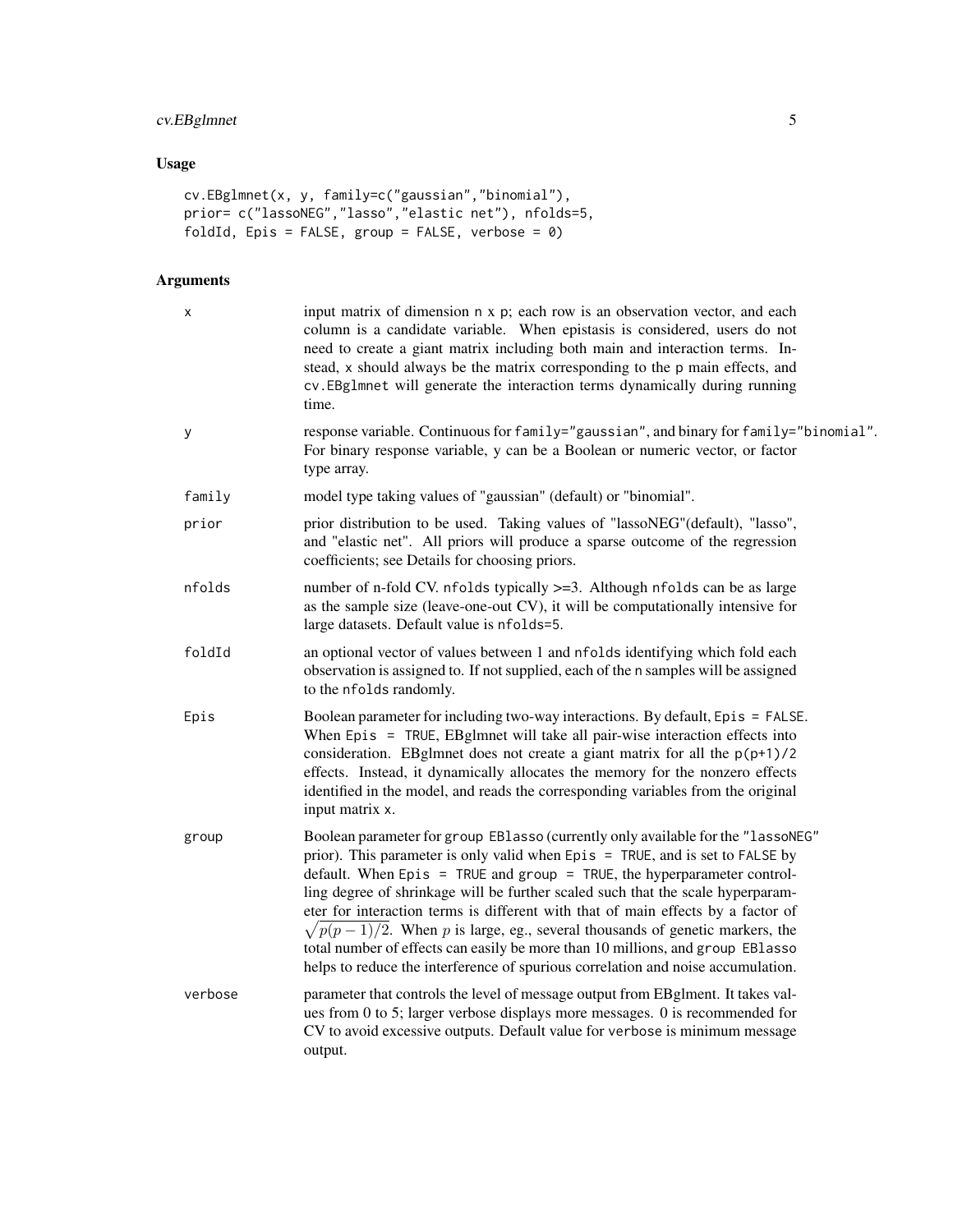#### Details

The three priors in EBglmnet all contain hyperparameters that control how heavy the tail probabilities are. Different values of the hyperparameters will yield different number of non-zero effects retained in the model. Appropriate selection of their values is required to obtain optimal results, and CV is the most oftenly used method. For Gaussian model, CV determines the optimal hyperparameter values that yield the minimum square error. In Binomial model, CV calculates the mean logLikelihood in each of the left out fold, and chooses the values that yield the maximum mean logLikelihood value of the k-folds. See EBg1mnet for the details of hyperparameters in each prior distribution.

#### Value

CrossValidation

| matrix of CV result with columns of:       |
|--------------------------------------------|
| column 1: hyperparameter1                  |
| column 2: hyperparameter2                  |
| column 3: prediction metrics/Criteria      |
| column 4: standard error in the k-fold CV. |

Prediction metrics is the mean square error (MSE) for Gaussian model and mean log likelihood (logL) for the binomial model.

| optimal hyperparameter |                                                                                                                                                     |
|------------------------|-----------------------------------------------------------------------------------------------------------------------------------------------------|
|                        | the hyperparameters that yield the smallest MSE or the largest logL.                                                                                |
| fit                    | model fit using the optimal parameters computed by CV. See EBg1mnet for val-<br>ues in this item.                                                   |
| WaldScore              | the Wald Score for the posterior distribution. See (Huang A., Martin E., et al.,<br>2014b) for using Wald Score to identify significant effect set. |
| Intercept              | model intercept. This parameter is not shrunk (assumes uniform prior).                                                                              |
| residual variance      |                                                                                                                                                     |
|                        | the residual variance if the Gaussian family is assumed in the GLM                                                                                  |
| logLikelihood          | the log Likelihood if the Binomial family is assumed in the GLM                                                                                     |
| hyperparameters        |                                                                                                                                                     |
|                        | the hyperparameter(s) used to fit the model                                                                                                         |
| family                 | the GLM family specified in this function call                                                                                                      |
| prior                  | the prior used in this function call                                                                                                                |
| call                   | the call that produced this object                                                                                                                  |
| nobs                   | number of observations                                                                                                                              |
| nfolds                 | number of folds in CV                                                                                                                               |

#### Author(s)

Anhui Huang and Dianting Liu Dept of Electrical and Computer Engineering, Univ of Miami, Coral Gables, FL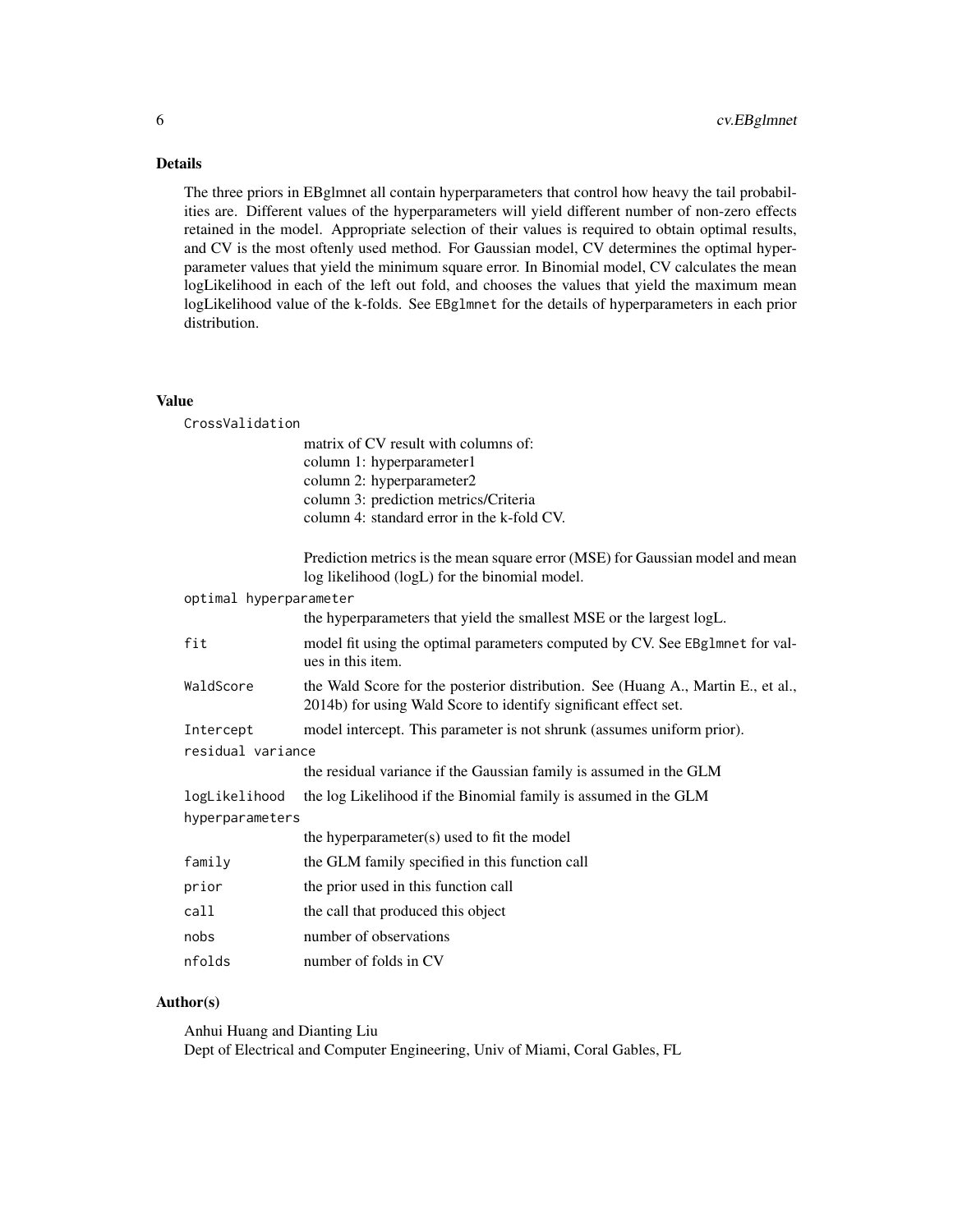#### <span id="page-6-0"></span>**EBgImnet** 7

#### References

Cai, X., Huang, A., and Xu, S. (2011). Fast empirical Bayesian LASSO for multiple quantitative trait locus mapping. BMC Bioinformatics 12, 211.

Huang A, Xu S, Cai X. (2013). Empirical Bayesian LASSO-logistic regression for multiple binary trait locus mapping. BMC genetics 14(1):5.

Huang, A., Xu, S., and Cai, X. (2014a). Empirical Bayesian elastic net for multiple quantitative trait locus mapping. Heredity 10.1038/hdy.2014.79

uang, A., E. Martin, et al. (2014b). Detecting genetic interactions in pathway-based genome-wide association studies. Genet Epidemiol 38(4): 300-309.

#### Examples

```
rm(list = ls())library(EBglmnet)
#Use R built-in data set state.x77
y= state.x77[,"Life Exp"]
xNames = c("Population","Income","Illiteracy", "Murder","HS Grad","Frost","Area")
x = state.x77[,xNames]
#
#Gaussian Model
#lassoNEG prior as default
out = cv.EBglmnet(x,y)out$fit
#lasso prior
out = cv.EBglmnet(x,y,prior= "lasso")
out$fit
#elastic net prior
out = cv.EBglmnet(x,y,prior= "elastic net")
out$fit
#
#Binomial Model
#create a binary response variable
yy = y \geq mean(y);
out = cv.EBglmnet(x,yy,family="binomial")
out$fit
#with epistatic effects
out = cv.EBglmnet(x,yy,family="binomial",prior= "elastic net",Epis =TRUE)
out$fit
```
EBglmnet *Main Function for the EBglmnet Algorithms*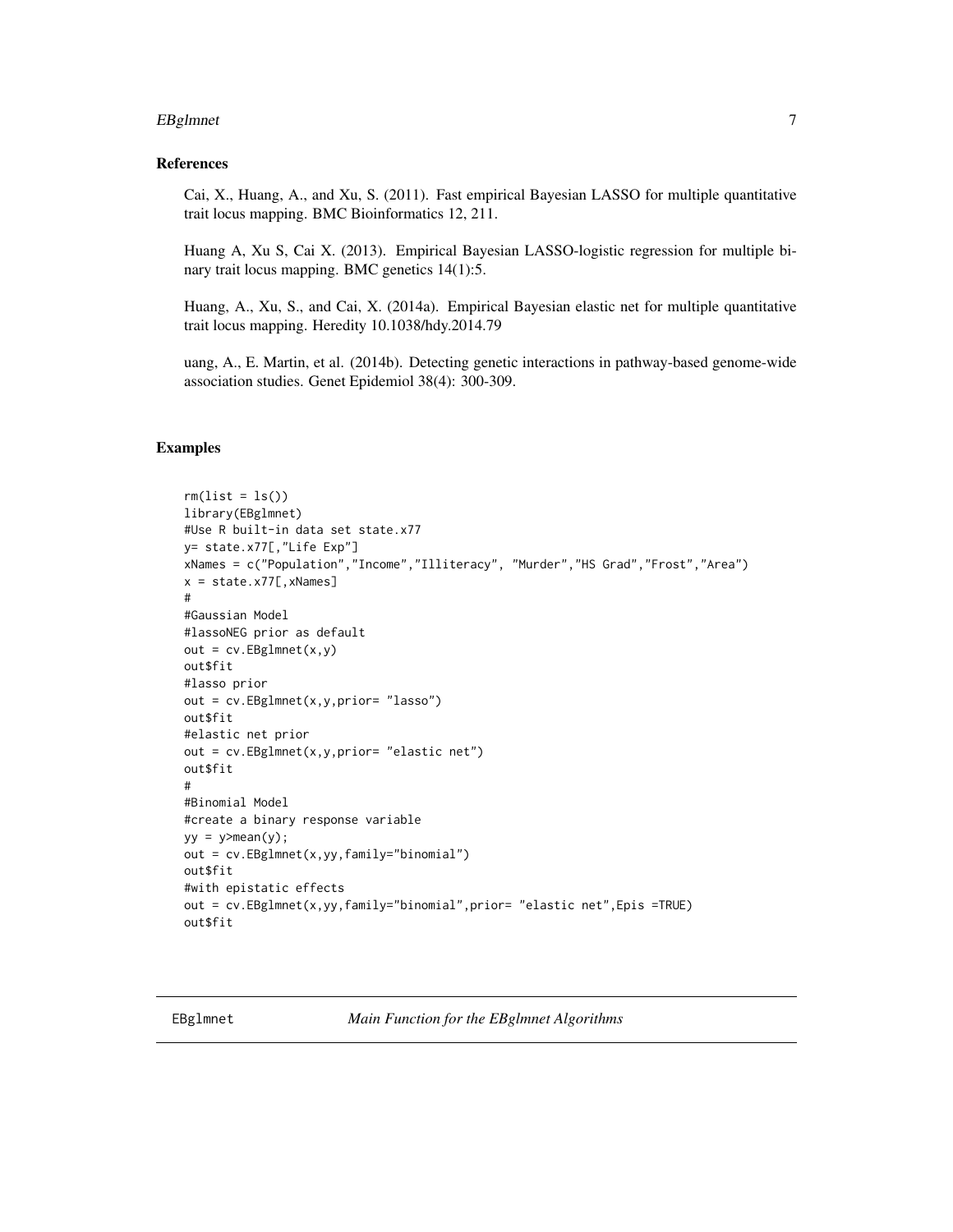#### Description

EBglmnet is the main function to fit a generalized linear model via the empirical Bayesian methods with lasso and elastic net hierarchical priors. It features with p>>n capability, produces a sparse outcome for the regression coefficients, and performs significance test for nonzero effects in both linear and logistic regression models.

#### Usage

EBglmnet(x, y, family=c("gaussian","binomial"),prior= c("lassoNEG","lasso","elastic net"), hyperparameters,Epis = FALSE,group = FALSE, verbose = 0)

#### Arguments

| X               | input matrix of dimension n x p; each row is an observation vector, and each<br>column is a variable. When epistasis is considered, users do not need to create a<br>giant matrix including both main and interaction terms. Instead, x should always<br>be the matrix corresponding to the p main effects, and EBg1mnet will generate<br>the interaction terms dynamically during running time.                                                                                                                                                                                                                          |
|-----------------|---------------------------------------------------------------------------------------------------------------------------------------------------------------------------------------------------------------------------------------------------------------------------------------------------------------------------------------------------------------------------------------------------------------------------------------------------------------------------------------------------------------------------------------------------------------------------------------------------------------------------|
| У               | response variable. Continuous for family="gaussian", and binary for family="binomial".<br>For binary response variable, y can be a Boolean or numeric vector, or factor<br>type array.                                                                                                                                                                                                                                                                                                                                                                                                                                    |
| family          | model type taking values of "gaussian" (default) or "binomial".                                                                                                                                                                                                                                                                                                                                                                                                                                                                                                                                                           |
| prior           | prior distribution to be used. It takes values of "lassoNEG"(default), "lasso",<br>and "elastic net". All priors will produce a sparse outcome of the regression<br>coefficients; see Details for choosing priors.                                                                                                                                                                                                                                                                                                                                                                                                        |
| hyperparameters |                                                                                                                                                                                                                                                                                                                                                                                                                                                                                                                                                                                                                           |
|                 | the optimal hyperparameters in the prior distribution. Similar as $\lambda$ in lasso<br>method, the hyperparameters control the number of nonzero elements in the re-<br>gression coefficients. Hyperparameters are most oftenly determined by CV. See<br>cv. EBg1mnet for the method in determining their values. While cv. EBg1mnet<br>already provides the model fitting results using the hyperparameters determined<br>in CV, users can use this function to obtain the results under other parameter<br>selection criteria such as Akaike information criterion (AIC) or Bayesian infor-<br>mation criterion (BIC). |
| Epis            | Boolean parameter for including two-way interactions. By default, Epis = FALSE.<br>When $Epis = TRUE$ , $EBglmnet$ will take all pair-wise interaction effects into<br>consideration. EBgImnet does not create a giant matrix for all the $p(p+1)/2$<br>effects. Instead, it dynamically allocates memory for the nonzero effects identi-<br>fied in the model, and reads the corresponding variables from the original input<br>matrix x                                                                                                                                                                                 |
| group           | Boolean parameter for group EBlasso (currently only available for the "lassoNEG"<br>prior). This parameter is only valid when Epis = TRUE, and is set to FALSE by<br>default. When Epis = TRUE and group = TRUE, the hyperparameter control-<br>ling degree of shrinkage will be further scaled such that the scale hyperparam-<br>eter for interaction terms is different with that of main effects by a factor of<br>$\sqrt{p(p-1)/2}$ . When p is large, eg., several thousands of genetic markers, the                                                                                                                |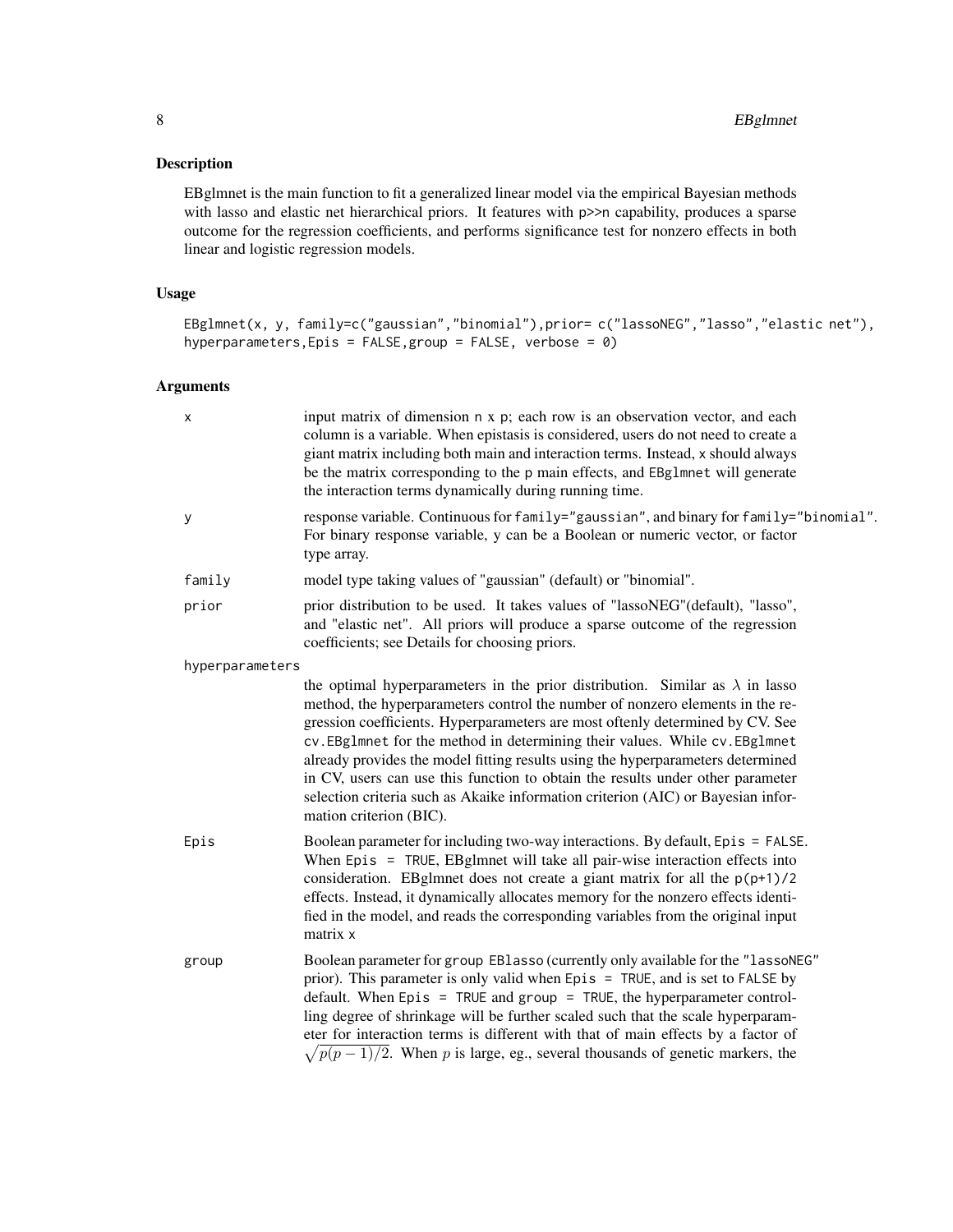total number of effects can easily be more than 10 millions, and group EBlasso helps to reduce the interference of spurious correlation and noise accumulation. verbose parameter that controls the level of message output from EBglment. It takes values from 0 to 5; larger verbose displays more messages. small values are recommended to avoid excessive outputs. Default value for verbose is minimum message output.

#### Details

EBglmnet implements three set of hierarchical prior distributions for the regression parameters  $\beta$ :

lasso prior:

$$
\beta_j \sim N(0, \sigma_j^2),
$$
  

$$
\sigma_j^2 \sim exp(\lambda), j = 1, ..., p.
$$

lasso-NEG prior:

$$
\beta_j \sim N(0, \sigma_j^2),
$$
  
\n
$$
\sigma_j^2 \sim exp(\lambda),
$$
  
\n
$$
\lambda \sim gamma(a, b), j = 1, ..., p.
$$

elastic net prior:

$$
\beta_j \sim N[0, (\lambda_1 + \tilde{\sigma_j}^{-2})^{-2}],
$$
  

$$
\tilde{\sigma_j}^2 \sim generalized-gamma(\lambda_1, \lambda_2), j = 1, ..., p.
$$

The prior distributions are peak zero and flat tail probability distributions that assign a high prior probability mass to zero and still allow heavy probability on the two tails, which reflect the prior belief that a sparse solution exists: most of the variables will have no effects on the response variable, and only some of the variables will have non-zero effects in contributing the outcome in y.

The three priors all contains hyperparameters that control how heavy the tail probability is, and different values of them will yield different number of non-zero effects retained in the model. Appropriate selection of their values is required for obtaining optimal results, and CV is the most oftenly used method. See cv.EBglmnet for details for determining the optimal hyperparameters in each priors under different GLM families.

#### *lassoNEG prior*

"lassoNEG" prior has two hyperparameters (a,b), with  $a \ge -1$  and b>0. Although a is allowed to be greater than  $-1.5$ , it is not encouraged to choose values in  $(-1.5, -1)$  unless the signal-to-noise ratio in the explanatory variables are very small.

#### *lasso prior*

"lasso" prior has one hyperparameter  $\lambda$ , with  $\lambda \geq 0$ .  $\lambda$  is similar as the shrinkage parameter in lasso except that even for  $p \gg n$ ,  $\lambda$  is allowed to be zero, and EBlasso can still provide a sparse solution thanks to the implicit constraint that  $\sigma^2 \geq 0$ .

#### *elastic net prior*

Similar as the elastic net in package **glmnet**, EBglmnet transforms the two hyperparameters  $\lambda_1$  and  $\lambda_2$  in the "elastic net" prior in terms of other two parameters  $\alpha(0 \le \alpha \le 1)$  and  $\lambda(\lambda > 0)$ . Therefore, users are asked to specify hyperparameters= $c(\alpha, \lambda)$ .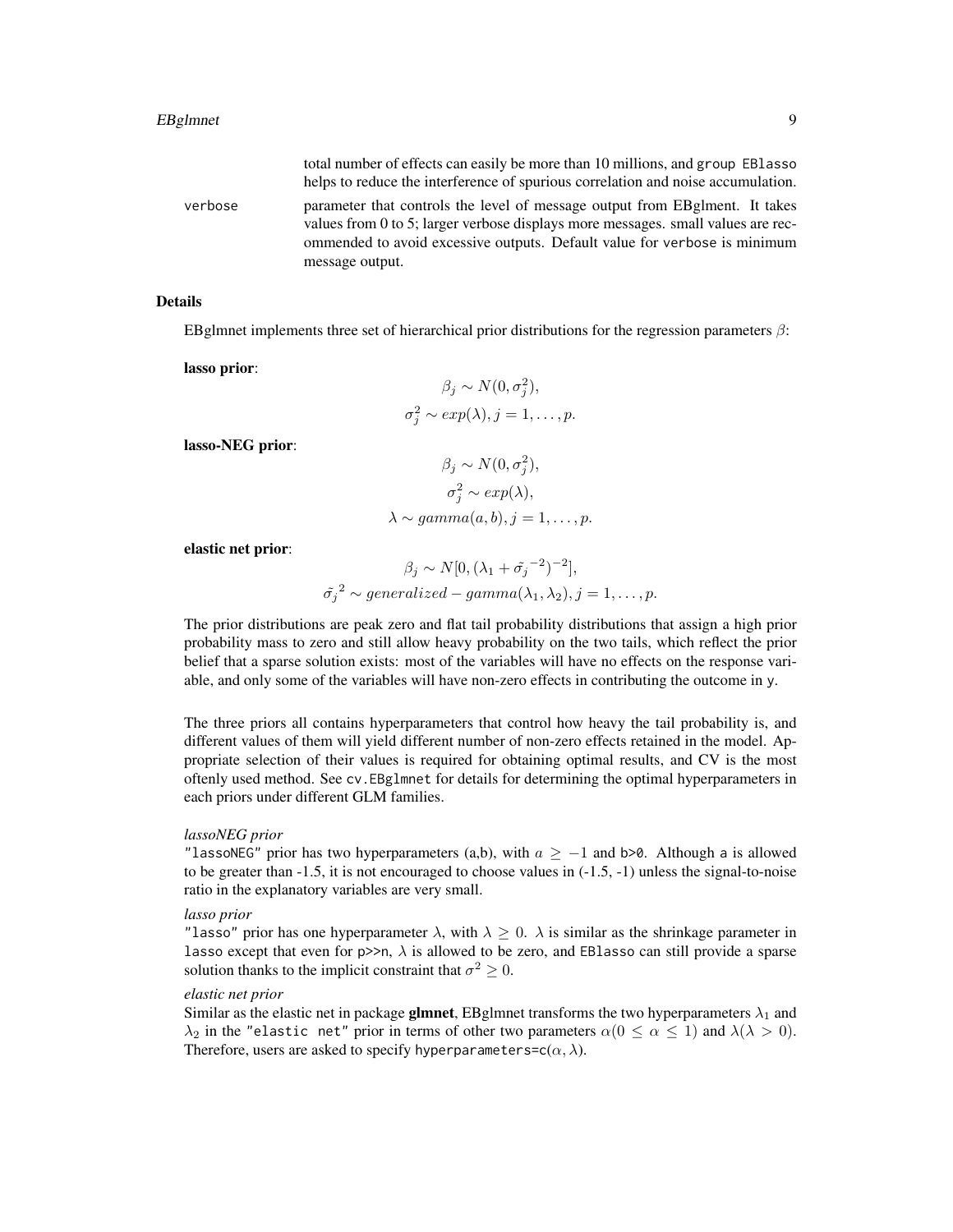### Value

| fit               | the model fit using the hyperparameters provided. EBgImnet selects the vari-<br>ables having nonzero regression coefficients and estimates their posterior distri-<br>butions. With the posterior mean and variance, a t-test is performed and the<br>p-value is calculated. Result in fit is a matrix with rows corresponding to the<br>variables having nonzero effects, and columns having the following values:                          |  |
|-------------------|----------------------------------------------------------------------------------------------------------------------------------------------------------------------------------------------------------------------------------------------------------------------------------------------------------------------------------------------------------------------------------------------------------------------------------------------|--|
|                   | column1-2: (locus1, locus2) denoting the column number in the input matrix x.<br>When locus1 equals to locus2, this effect is from one of the p main effects, oth-<br>erwise, it is the interaction effect between x[, locus1] and x[, locus2]. When<br>Epis = FALSE, which is the default setting, locus1 always equals locus2. If<br>Epis =TRUE, fit always puts the main effects in the beginning, and epistatic ef-<br>fects after that. |  |
|                   | column3: beta. It is the posterior mean of the nonzero regression coefficients.                                                                                                                                                                                                                                                                                                                                                              |  |
|                   | column4: posterior variance. It is the diagonal element of the posterior co-<br>variance matrix among the nonzero regression coefficients.                                                                                                                                                                                                                                                                                                   |  |
|                   | column5: t-value calculated using column 3-4.                                                                                                                                                                                                                                                                                                                                                                                                |  |
|                   | column6: p-value from t-test.                                                                                                                                                                                                                                                                                                                                                                                                                |  |
| WaldScore         | the Wald Score for the posterior distribution. It is computed as $\beta^T \Sigma^{-1} \beta$ . See<br>(Huang A, 2014b) for using Wald Score to identify significant effect set.                                                                                                                                                                                                                                                              |  |
| Intercept         | the intercept in the linear regression model. This parameter is not shrunk.                                                                                                                                                                                                                                                                                                                                                                  |  |
| residual variance |                                                                                                                                                                                                                                                                                                                                                                                                                                              |  |
|                   | the residual variance if the Gaussian family is assumed in the GLM                                                                                                                                                                                                                                                                                                                                                                           |  |
| logLikelihood     | the log Likelihood if the Binomial family is assumed in the GLM                                                                                                                                                                                                                                                                                                                                                                              |  |
| hyperparameters   |                                                                                                                                                                                                                                                                                                                                                                                                                                              |  |
|                   | the hyperparameter used to fit the model                                                                                                                                                                                                                                                                                                                                                                                                     |  |
| family            | the GLM family specified in this function call                                                                                                                                                                                                                                                                                                                                                                                               |  |
| prior             | the prior used in this function call                                                                                                                                                                                                                                                                                                                                                                                                         |  |
| call              | the call that produced this object                                                                                                                                                                                                                                                                                                                                                                                                           |  |
| nobs              | number of observations                                                                                                                                                                                                                                                                                                                                                                                                                       |  |

# Author(s)

Anhui Huang and Dianting Liu Dept of Electrical and Computer Engineering, Univ of Miami, Coral Gables, FL

# References

Cai, X., Huang, A., and Xu, S. (2011). Fast empirical Bayesian LASSO for multiple quantitative trait locus mapping. BMC Bioinformatics 12, 211.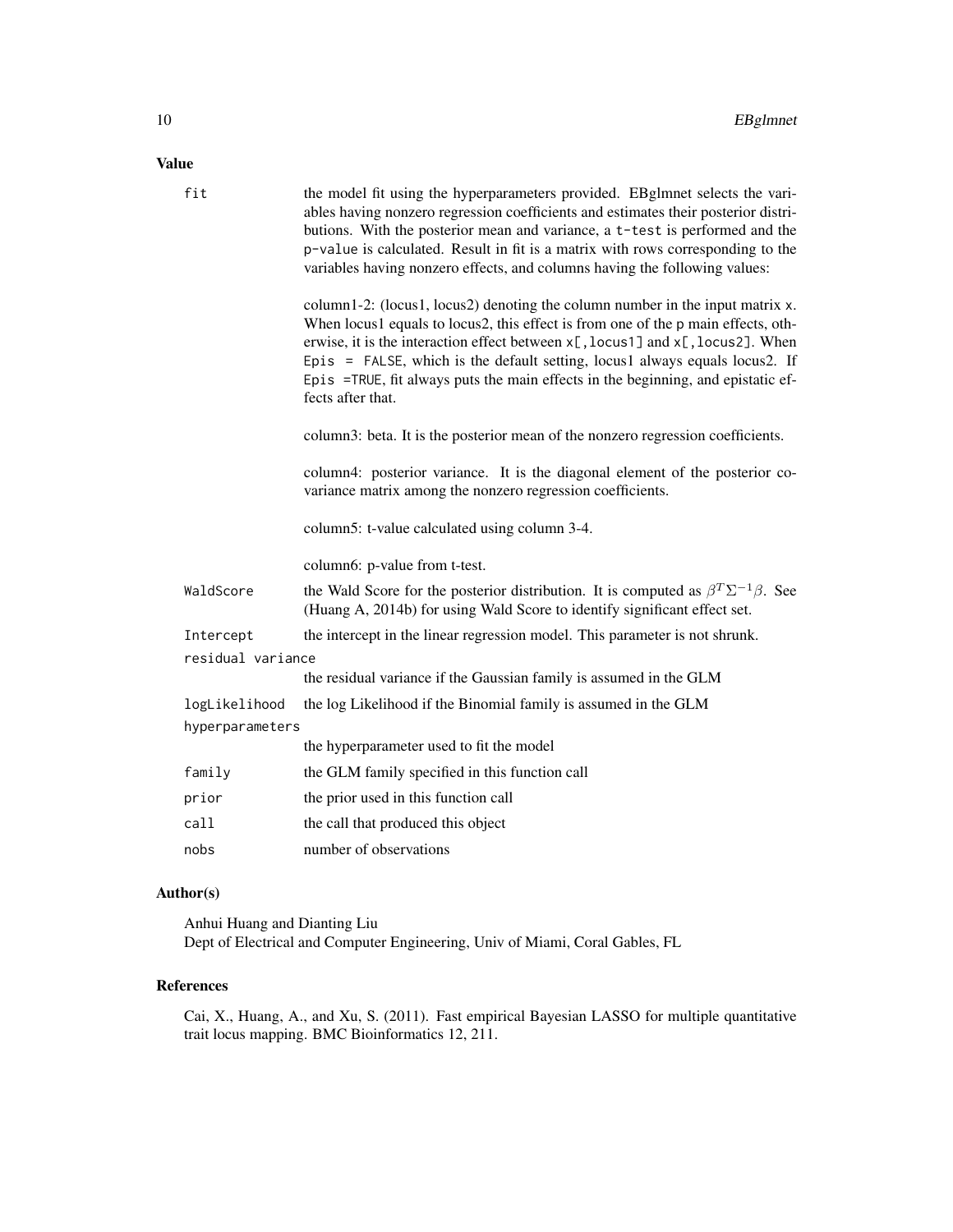#### EBgImnet 11

Huang A, Xu S, Cai X. (2013). Empirical Bayesian LASSO-logistic regression for multiple binary trait locus mapping. BMC genetics 14(1):5.

Huang, A., Xu, S., and Cai, X. (2014a). Empirical Bayesian elastic net for multiple quantitative trait locus mapping. Heredity 10.1038/hdy.2014.79

#### Examples

```
rm(list = ls())library(EBglmnet)
#Use R built-in data set state.x77
y= state.x77[,"Life Exp"]
xNames = c("Population","Income","Illiteracy", "Murder","HS Grad","Frost","Area")
x = state.x77[,xNames]
#
#Gaussian Model
#lassoNEG prior as default
out = EBglmnet(x, y, hyperparameters=c(0.5, 0.5))out$fit
#lasso prior
out = EBglmnet(x,y,prior= "lasso",hyperparameters=0.5)
out$fit
#elastic net prior
out = EBglmnet(x,y,prior= "elastic net",hyperparameters=c(0.5,0.5))
out$fit
#residual variance
out$res
#intercept
out$Intercept
#
#Binomial Model
#create a binary response variable
yy = y \geq mean(y);
out = EBglmnet(x,yy,family="binomial",hyperparameters=c(0.5,0.5))
out$fit
#with epistatic effects
out = EBglmnet(x,yy,family="binomial",hyperparameters=c(0.5,0.5),Epis =TRUE)
out$fit
```